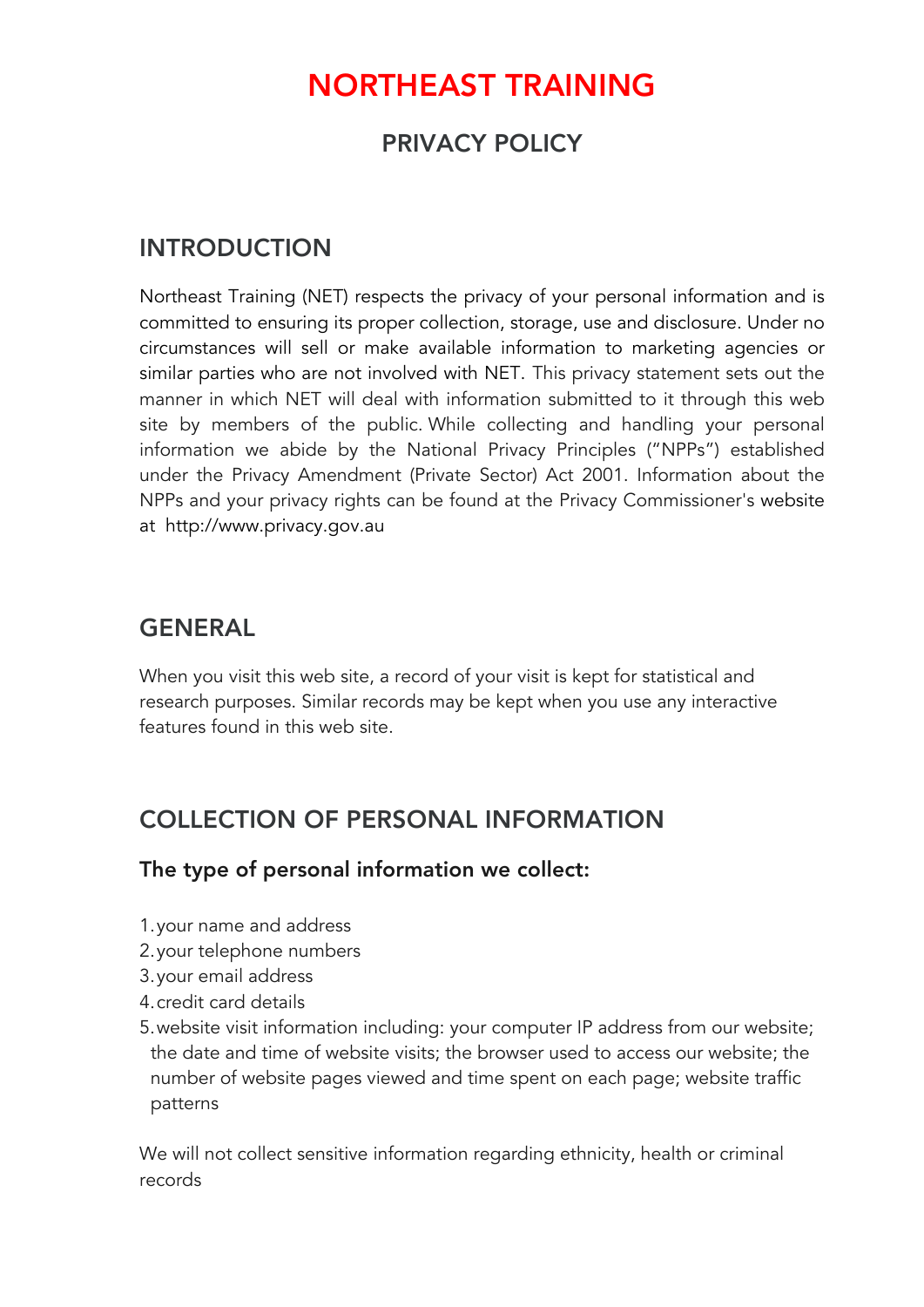### We may collect your personal information in these ways:

- 1. in any discussions we have with you whether in person or by telephone
- 2. through our website or email server
- 3. through customer feedback and survey forms

#### With your consent we may use the information you provide:

- 1. to arrange for training courses and to email you relevant course information
- 2. to send first aid related products to a nominated address
- 3. to send you information and updates about new products, services or promotions
- 4. to compose diagnostic and statistical information for our computer network
- 5. to evaluate and improve the effectiveness of our website

## THIRD PARTY

The information you provide will not be released to any third party without your consent which may be given during the registration process, or at any time afterwards, unless NET is compelled to do so by law.

There may be links that will let you leave the Site. The use of information and/or privacy provided by the operator of a linked site as to any information you provide in accessing a linked site is in no way subject to this Privacy Policy. NET takes no responsibility for any privacy policies or practices of any web sites accessible from the site, whether or not such practices conform to privacy policies of those sites.

### ACCESS + CORRECTION

If you become aware or believe at any time that information we hold about you is inaccurate, incomplete or outdated, you may contact us by any of the methods set out below and provide us with evidence of the inaccuracy and if we agree that the information requires correcting we will take all reasonable steps to correct the information.

In most cases, you are entitled to access your personal information. We will try to respond to any request for access within four weeks, depending on the complexity of the information or the request. Under the NPPs, access can be denied in certain circumstances; we will give you our reasons for denying access if we do so. If the request is complex or time consuming, we may charge a fee for giving you access.